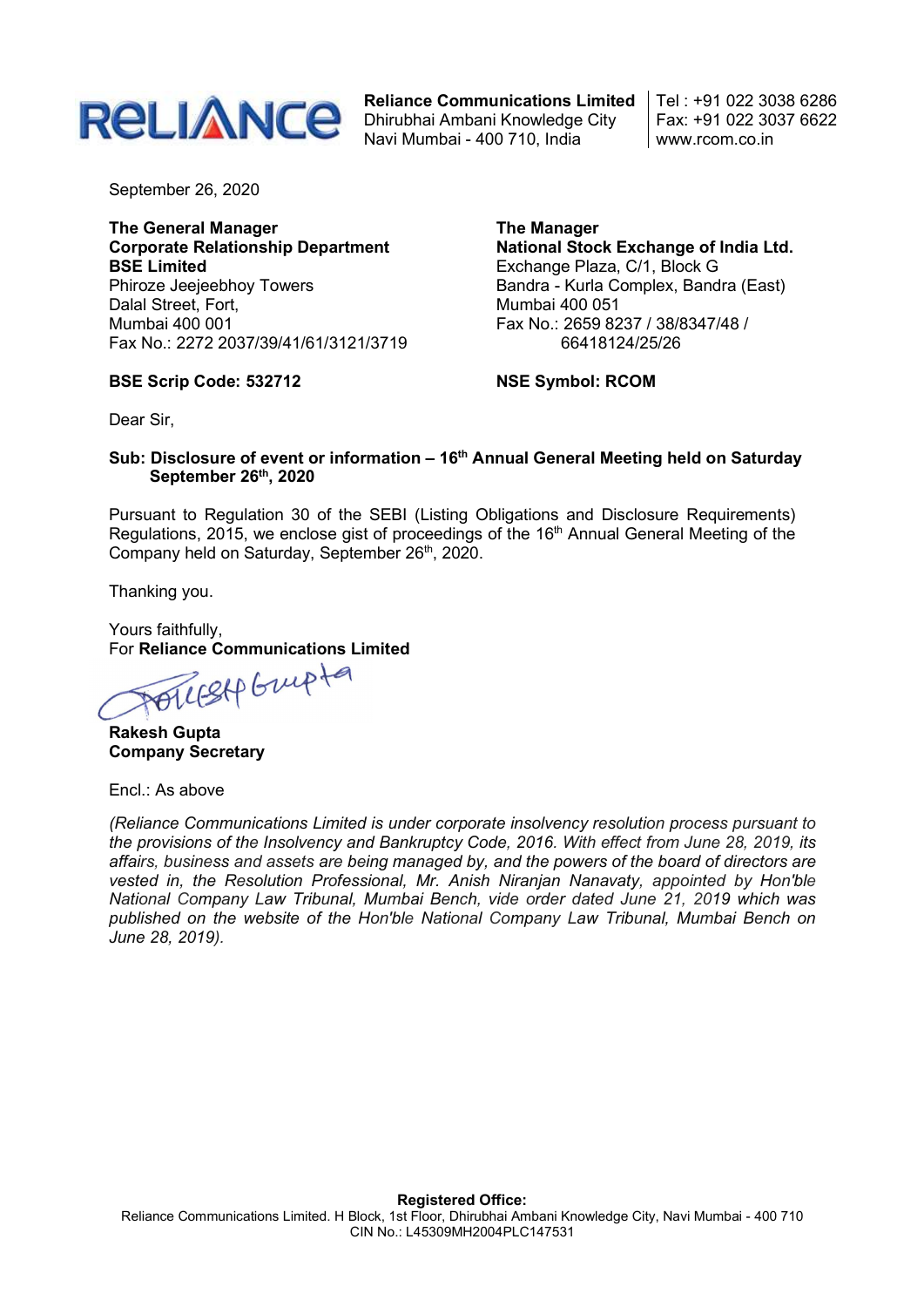# **RELIANCE**

## Gist of Proceedings of the 16<sup>th</sup> Annual General Meeting ("the Meeting"/"AGM") of Reliance Communications Limited.

## 1. Date and Time of the Meeting:

The 16<sup>th</sup> AGM of the Company was held on Saturday, September 26, 2020. The Meeting commenced at 12.20 Noon (IST) through Video Conferencing (VC) / Other Audio Visual Means (OAVM).

## 2. Proceedings in brief:

- Shri Vishwanath Devaraja Rao, Executive Director and Chief Financial Officer of the Company, chaired the proceedings of the Meeting.
- The requisite quorum being present, the Chairperson called the Meeting to order.
- Directors, Statutory Auditors, Secretarial Auditors and KMPs were present in the Meeting.
- Shri Anish Niranjan Nanavaty, Resolution Professional of the Company updated the shareholders present at the AGM about ongoing Corporate Insolvency Resolution Process.
- The Chairperson informed that the Meeting is being held through Video Conferencing (VC) / Other Audio-Visual Means (OAVM) as per the provisions of the Companies Act, 2013 and circulars issued by the Ministry of Corporate Affairs and Securities and Exchange Board of India.
- The Chairperson informed that remote e-voting commenced at 10:00 A.M. on Tuesday, September 22, 2020 and concluded at 5:00 P.M. on Friday, September 25, 2020.
- $\bullet$  The following businesses as set out in the Notice convening the 16<sup>th</sup> AGM were earlier put to vote thru remote e-voting. The e-voting was again opened for the Members who were present in the Meeting and who did not cast their vote earlier.

### Ordinary Business:

- 1. Consideration and adoption of:
	- a) the audited standalone financial statement of the Company for the financial year ended March 31, 2020 and the reports of the Directors and Auditors thereon, and
	- b) the audited consolidated financial statement of the Company for the financial year ended March 31, 2020 and the report of the Auditors thereon.
- 2. Re-appointment of Shri Punit Garg, a Director retiring by rotation.

#### Registered Office:

Reliance Communications Limited. H Block, 1st Floor, Dhirubhai Ambani Knowledge City, Navi Mumbai - 400 710 CIN No.: L45309MH2004PLC147531